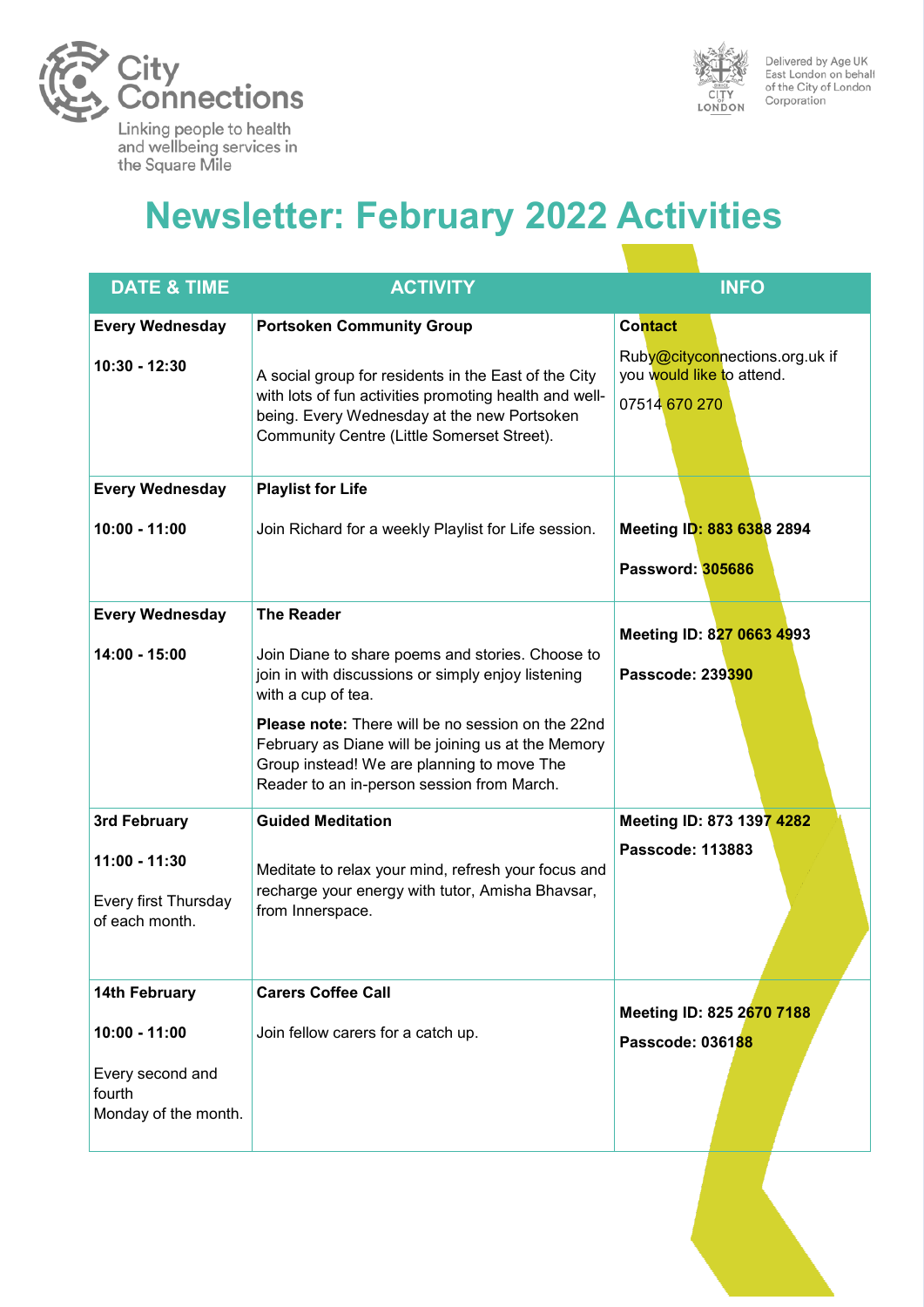

Linking people to health and wellbeing services in the Square Mile



Delivered by Age UK<br>East London on behalf<br>of the City of London Corporation

| <b>DATE &amp; TIME</b>                                                                                                                                                                                                                                             | <b>ACTIVITY</b>                                                                                                                                                                                                                                                      | <b>INFO</b>                                                 |  |
|--------------------------------------------------------------------------------------------------------------------------------------------------------------------------------------------------------------------------------------------------------------------|----------------------------------------------------------------------------------------------------------------------------------------------------------------------------------------------------------------------------------------------------------------------|-------------------------------------------------------------|--|
|                                                                                                                                                                                                                                                                    |                                                                                                                                                                                                                                                                      |                                                             |  |
| <b>15th February</b>                                                                                                                                                                                                                                               | <b>Virtual Walking Tour</b>                                                                                                                                                                                                                                          | Meeting ID: 892 4210 5368                                   |  |
| 10:30 - 11:30                                                                                                                                                                                                                                                      | Enjoy a walk around Puerto del Carmen, Lanzarote, but<br>virtually!                                                                                                                                                                                                  | Passcode: 381101                                            |  |
| Every third Tuesday of<br>the month.                                                                                                                                                                                                                               |                                                                                                                                                                                                                                                                      |                                                             |  |
| <b>17th February</b>                                                                                                                                                                                                                                               | <b>Barbican Coffee Morning</b>                                                                                                                                                                                                                                       | <b>Contact</b>                                              |  |
| 10:30 - 12:30                                                                                                                                                                                                                                                      | We are looking forward to being back at the Barbican<br>this month. The Communities in Residence programme                                                                                                                                                           | Ruby@cityconnections.org.uk if<br>you would like to attend. |  |
| Every third Thursday of<br>the month.                                                                                                                                                                                                                              | have kindly arranged for us to have a private screening<br>for Vivaldi's Four Seasons with the Academy of Ancient<br>Music, in the Fountain Room. Hope to see you there!                                                                                             | 07514 670 270                                               |  |
| 28th February                                                                                                                                                                                                                                                      | <b>Carers Coffee Call</b>                                                                                                                                                                                                                                            | Meeting ID: 828 3647 6815                                   |  |
| 11:00 - 12:00<br>Every second and<br>fourth<br>Monday of the month.                                                                                                                                                                                                | Jag Shah from Carter Bells law firm in Kingston-upon-<br>Thames has kindly agreed to join our call to talk about<br>Wills. He will cover wills applying to both Carers and<br>Parent Carers with a short PowerPoint presentation, and<br>leave lots of time for Q&A. | Passcode: 030924                                            |  |
| Our Golden Lane Coffee Morning will not be running for the time being, although we do have a special work-<br>shop booked with the Guildhall for 28th April, 10.30-12.15 at the Golden Lane Community Centre-save the<br>date!                                     |                                                                                                                                                                                                                                                                      |                                                             |  |
| Our February Walk and Talk trip to the Museum of London has unfortunately been postponed due to a staff-<br>ing change. We will let you know as soon as this has been rescheduled.<br>To unsubscribe from this newsletter please email info@cityconnections.org.uk |                                                                                                                                                                                                                                                                      |                                                             |  |
|                                                                                                                                                                                                                                                                    |                                                                                                                                                                                                                                                                      |                                                             |  |

#### **How to join the online activities:**

You can join by video call using Zoom on your smartphone, tablet or computer. Go to the website www.zoom.us

Click on 'Join Meeting' at the top of the web page. Enter the Meeting ID followed by the passcode.